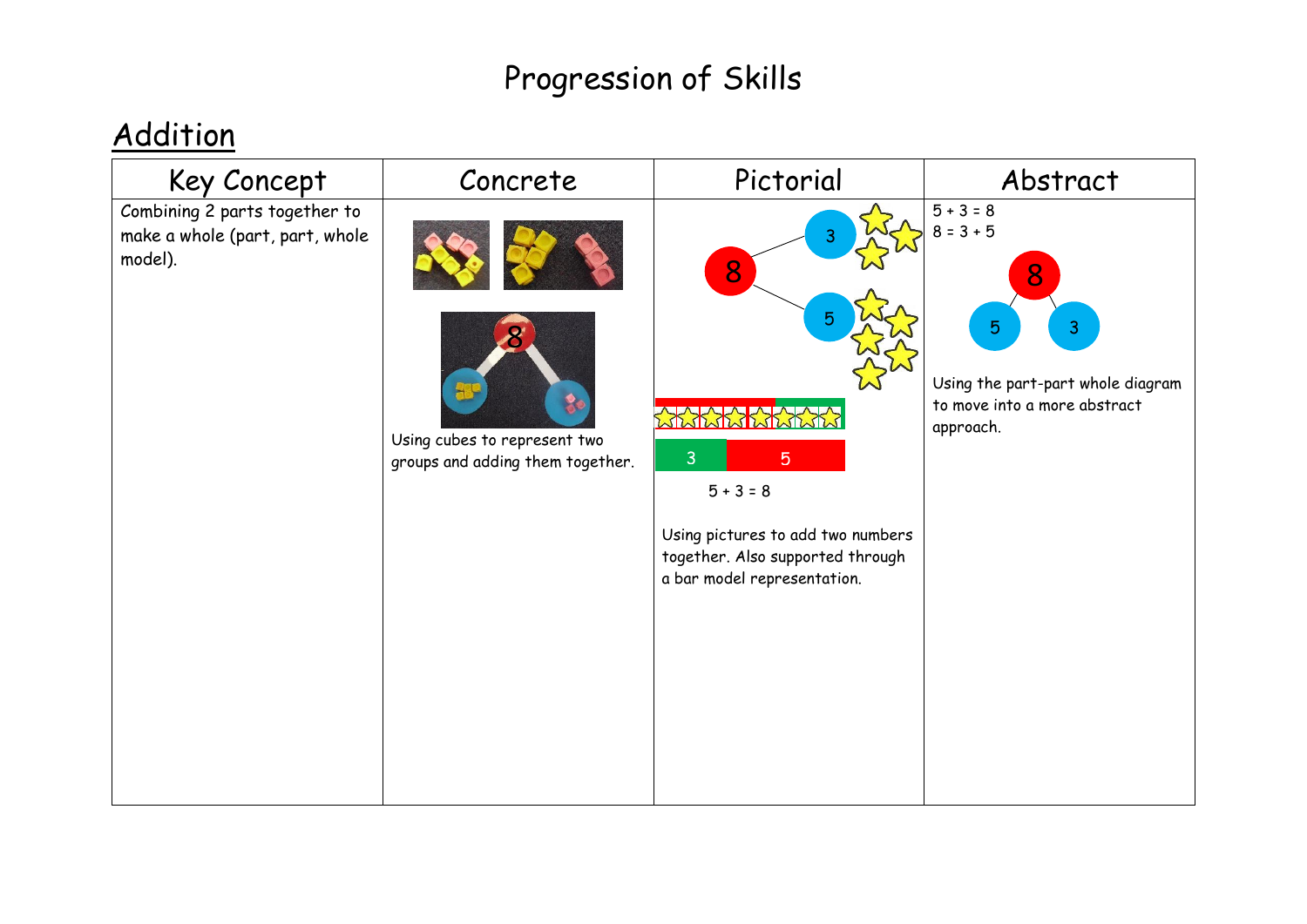| Starting at the bigger number |                                                                                                                     | $13 + 6 = 19$                                                                                                                           | $5 + 12 = 17$                                                                                                    |
|-------------------------------|---------------------------------------------------------------------------------------------------------------------|-----------------------------------------------------------------------------------------------------------------------------------------|------------------------------------------------------------------------------------------------------------------|
| and counting on.              | Using cubes, start with the larger<br>number and then count on the<br>smaller number in ones to find the<br>answer. | to 20 Number Line<br>$+6$<br>9 10 11 12 3 14 15 16 17 18<br>Circle the largest number and<br>count on the smaller number in in<br>ones. | Place the larger number in your<br>head and count on the smaller<br>number to find the answer.                   |
| Regrouping to make 10.        | $7 + 4 = 11$                                                                                                        | $7 + 4 = 11$                                                                                                                            | $7 + 4 = 11$                                                                                                     |
|                               |                                                                                                                     |                                                                                                                                         | Children to think if they are at 7,<br>how many more do they need to<br>add to 10. Then how many do I add<br>on? |
|                               | Start with the bigger number and<br>use the smaller number to make<br>10.                                           | Using pictures, regroup or<br>partition the smaller number to<br>make 10.                                                               |                                                                                                                  |
|                               |                                                                                                                     |                                                                                                                                         |                                                                                                                  |
|                               |                                                                                                                     |                                                                                                                                         |                                                                                                                  |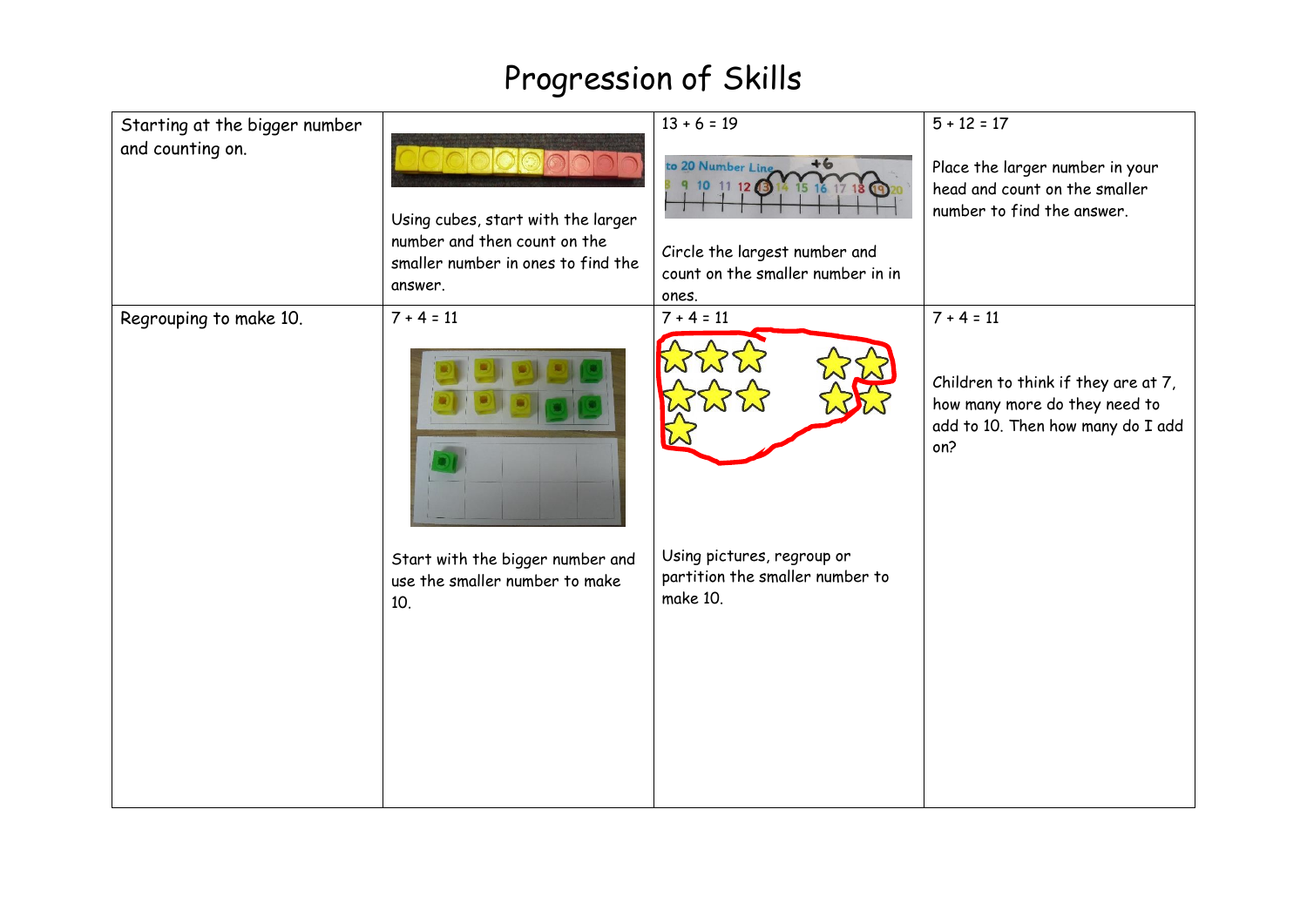| Adding 3 single digits. | $4 + 7 + 6 = 17$<br>Put the 4 and 6 together to make<br>10. Then add on the 7.                               | $4 + 7 + 6 = 17$<br>Draw a picture representation of<br>the question. Combine the 4 and 6<br>together to make 10. Then add on<br>the $7.$ | $+7+(6)=10+7$<br>⋒<br>$= 17$<br>10<br>Combine the two numbers that<br>make 10 and then add on the<br>remainder. |
|-------------------------|--------------------------------------------------------------------------------------------------------------|-------------------------------------------------------------------------------------------------------------------------------------------|-----------------------------------------------------------------------------------------------------------------|
| Column method without   | $24 + 15 = 39$                                                                                               | $24 + 15 = 39$                                                                                                                            | $24 + 15 = 39$                                                                                                  |
| regrouping.             | Tens Ones<br>Tens   Ones<br>11<br>LL<br>$+$<br>$^{+}$<br>$1\ 1\ 1$<br>1 <sup>1</sup>                         | Ones<br>Tens<br>$\odot$<br>0000<br>$\ddot{}$<br>00000<br>$\circledcirc$<br>9<br>30<br>$= 39$                                              |                                                                                                                 |
|                         | Using Base 10 or place value<br>counters (dienes), add together<br>the ones first before adding the<br>tens. | When finished using resources,<br>children should draw the place<br>value counters to help them solve<br>addition equations.              | Children should use the column<br>method to help solve their<br>addition equations.                             |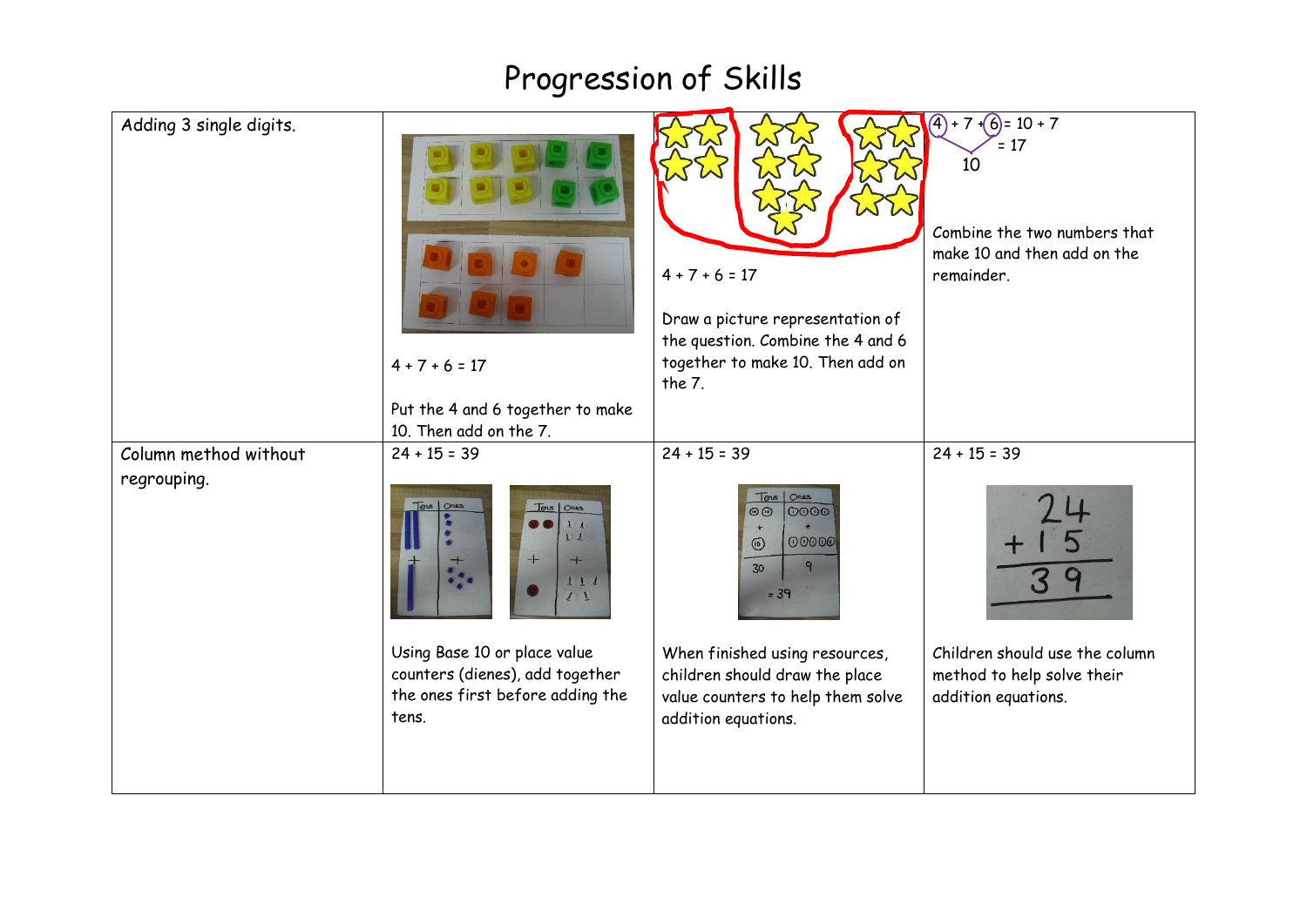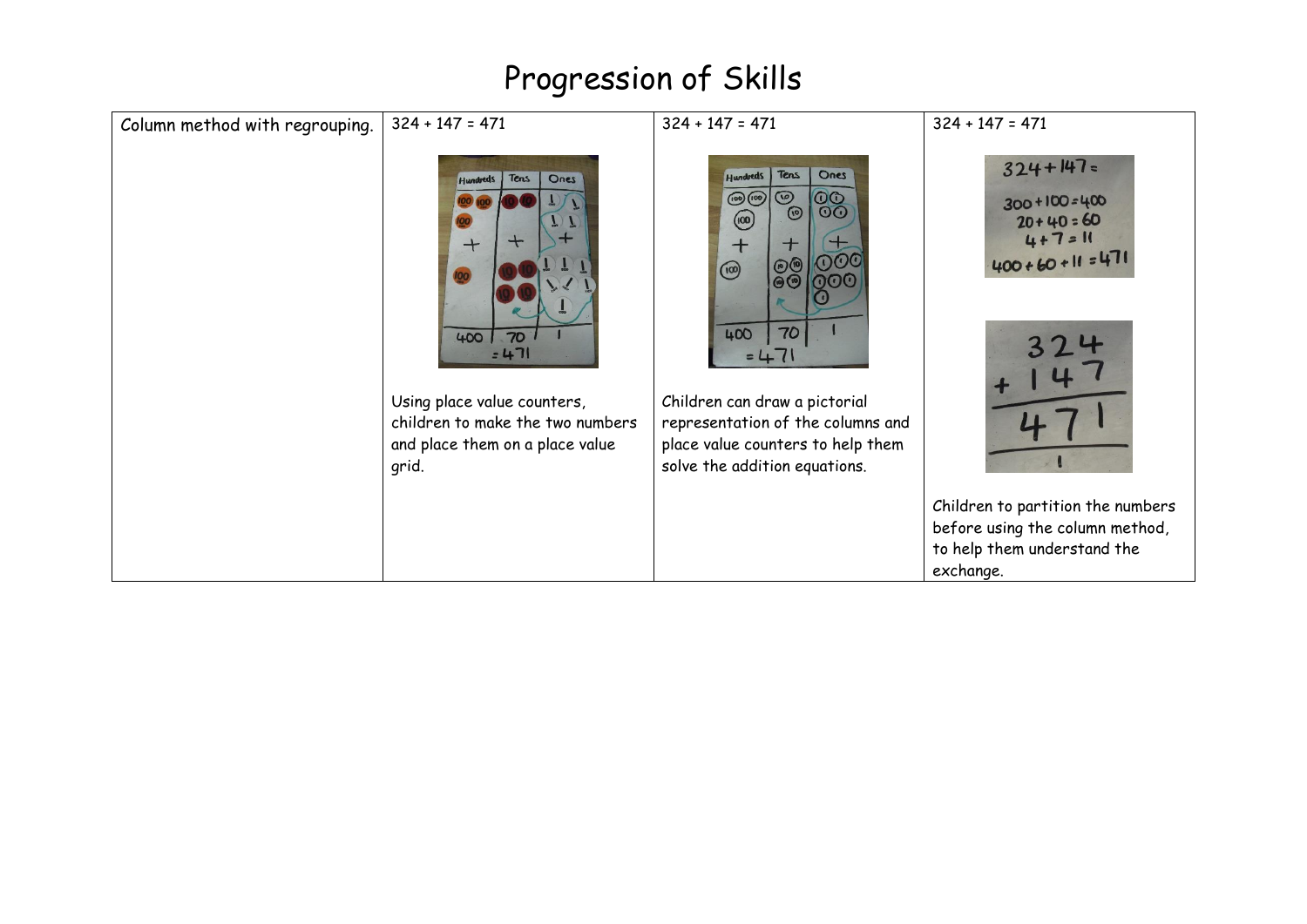#### **Subtraction**

| Key Concept       | Concrete                                                                                                                                                                                                               | Pictorial                                                                                                                                                                                                                                        | Abstract                                                                                      |
|-------------------|------------------------------------------------------------------------------------------------------------------------------------------------------------------------------------------------------------------------|--------------------------------------------------------------------------------------------------------------------------------------------------------------------------------------------------------------------------------------------------|-----------------------------------------------------------------------------------------------|
| Taking away ones. | $6 - 2 = 4$<br>Use physical resources to show                                                                                                                                                                          | $6 - 2 = 4$<br>公众公众众众<br>Cross out pictorial representations<br>to show what has been taken away.                                                                                                                                                | $6 - 4 = 2$<br>$18 - 3 = 15$<br>$18 = 20 - 2$                                                 |
| Counting back.    | that objects can be taken away.<br>$17 - 4 = 13$<br>(a) a) a) a) a) a) a) a) a) a) a) a)<br>Make the larger number in your<br>subtraction equation. Take them<br>away slowly, counting backwards in<br>ones as you go. | $17 - 4 = 13$<br>Circle the greatest number and<br>count back the smaller number,<br>representing this with jumps on<br>the number line.<br>$57 - 23 = 34$<br>Children can also begin to draw<br>their own number line to solve the<br>equation. | $17 - 4 = 13$<br>Put 17 in your head and count back<br>4. What number have you arrived<br>at? |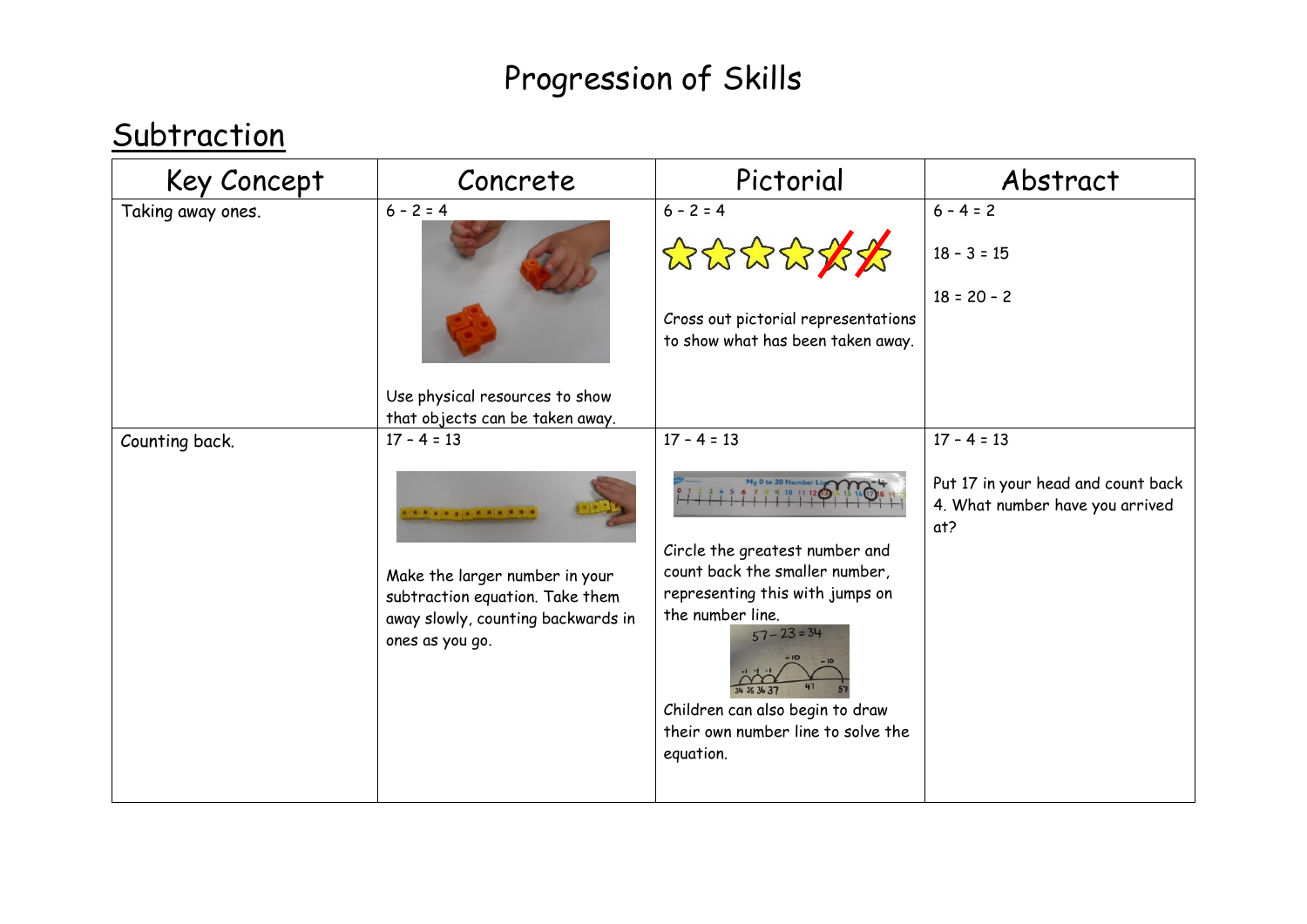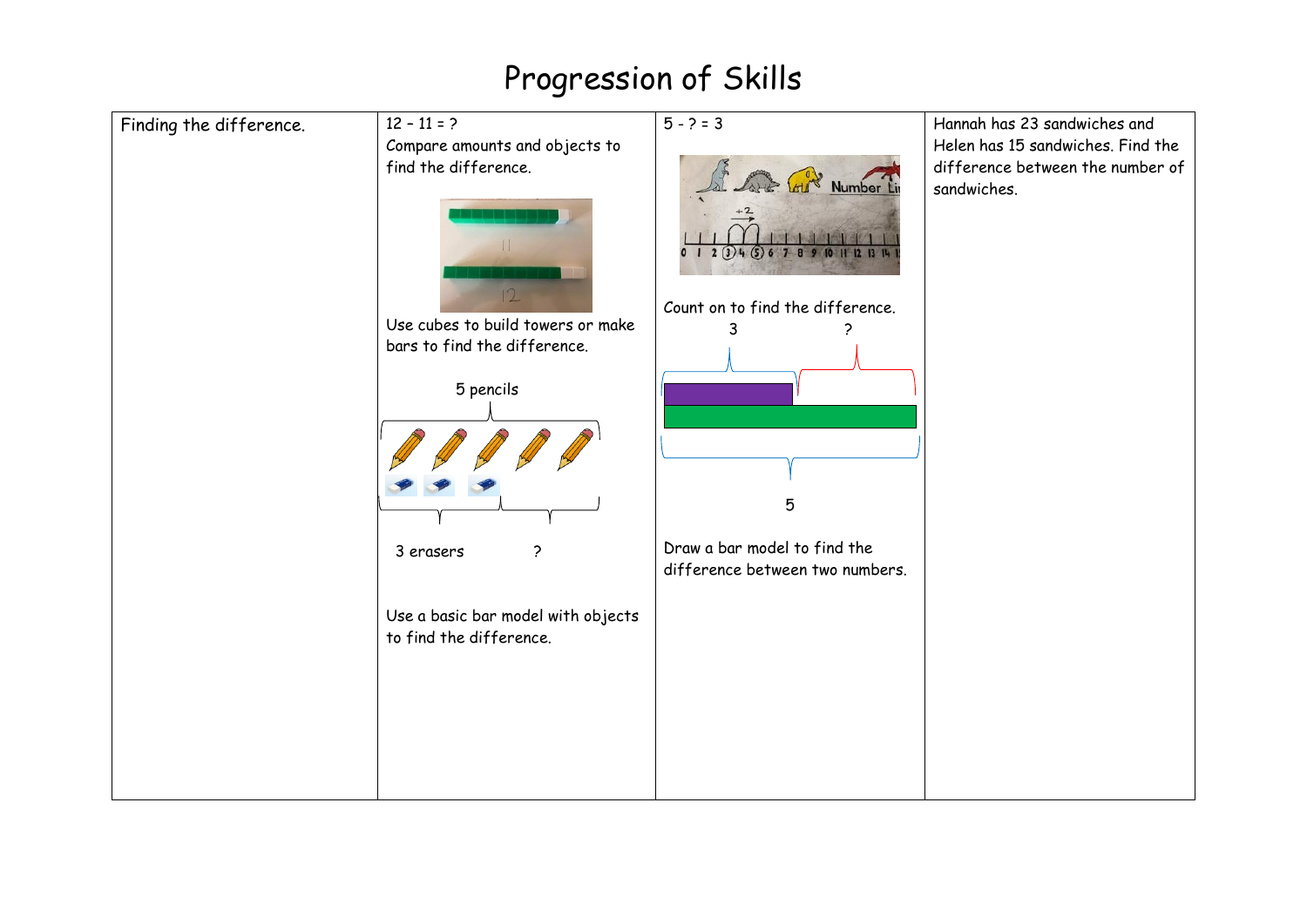| Part-Part Whole Model. | $10 - 6 = ?$                                                                                                                                                  | $10 - 6 = ?$<br>6<br>10                                                                                                                                 | $10 - 6 = 2$<br>6<br>10                                                                   |
|------------------------|---------------------------------------------------------------------------------------------------------------------------------------------------------------|---------------------------------------------------------------------------------------------------------------------------------------------------------|-------------------------------------------------------------------------------------------|
|                        |                                                                                                                                                               | ****                                                                                                                                                    | Use numbers within your part-part<br>whole model.                                         |
|                        | Use a part-part whole diagram to<br>help explain the inverse between<br>addition and subtraction.                                                             | Use a pictorial representation of<br>objects to show the part-part<br>whole model.                                                                      |                                                                                           |
|                        | If 10 is the whole and 6 is one of<br>the parts. What is the other part?                                                                                      |                                                                                                                                                         |                                                                                           |
| Making 10.             | $14 - 5 = ?$                                                                                                                                                  | $14 - 9 = ?$                                                                                                                                            | $14 - 9 = ?$                                                                              |
|                        |                                                                                                                                                               | Number Line                                                                                                                                             | How many do we take off to reach<br>the next 10? How many do we have<br>left to take off? |
|                        | Make 14 on the tens frame. Take<br>away the 4 first to make 10 and<br>then take away one more so you<br>have taken away 5. You are left<br>with the answer 9. | Start at the 14. Take away 4 to<br>reach 10. Then take away the<br>remaining 5 so you have taken<br>away 9 altogether. You have<br>reached your answer. |                                                                                           |
|                        |                                                                                                                                                               |                                                                                                                                                         |                                                                                           |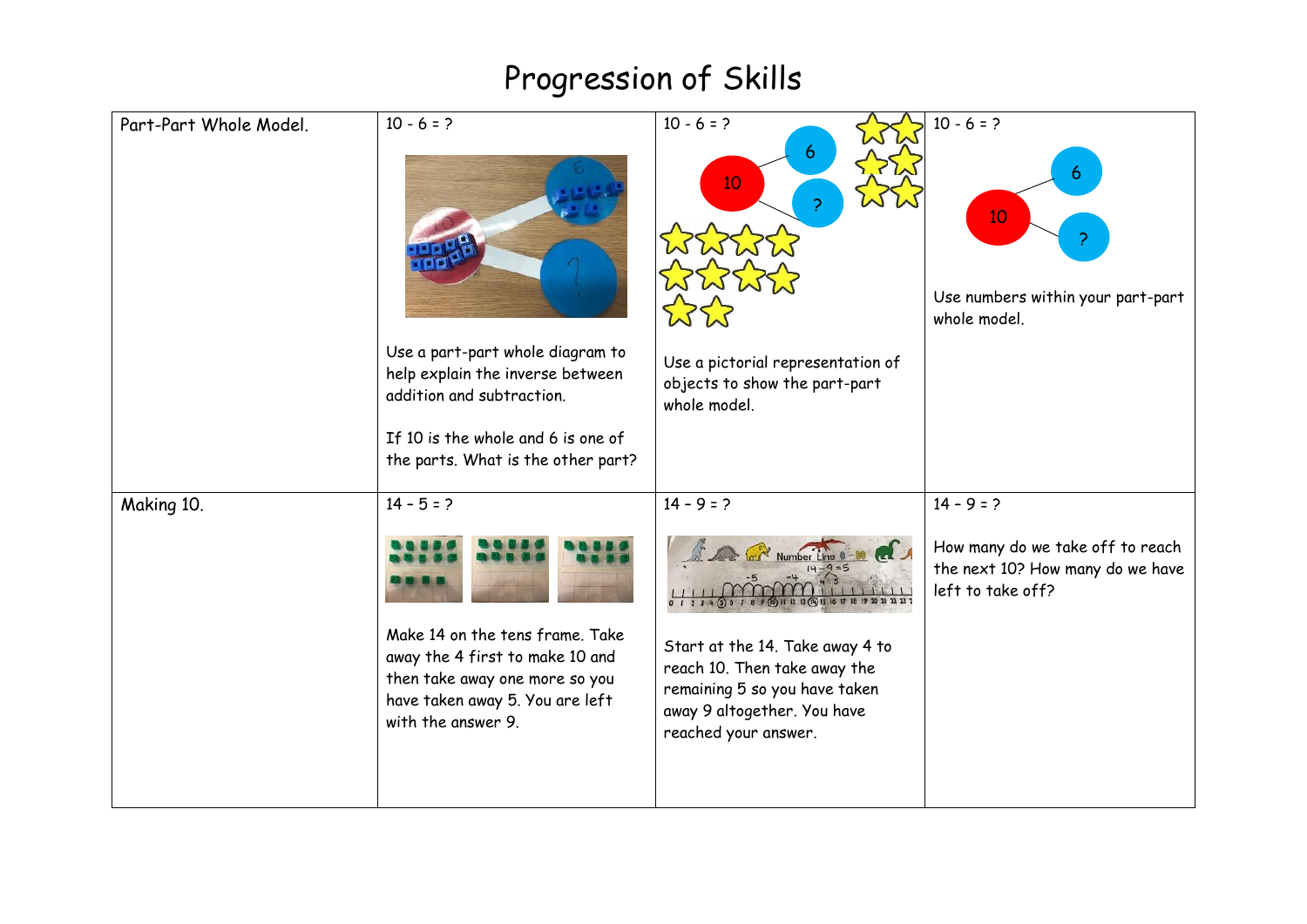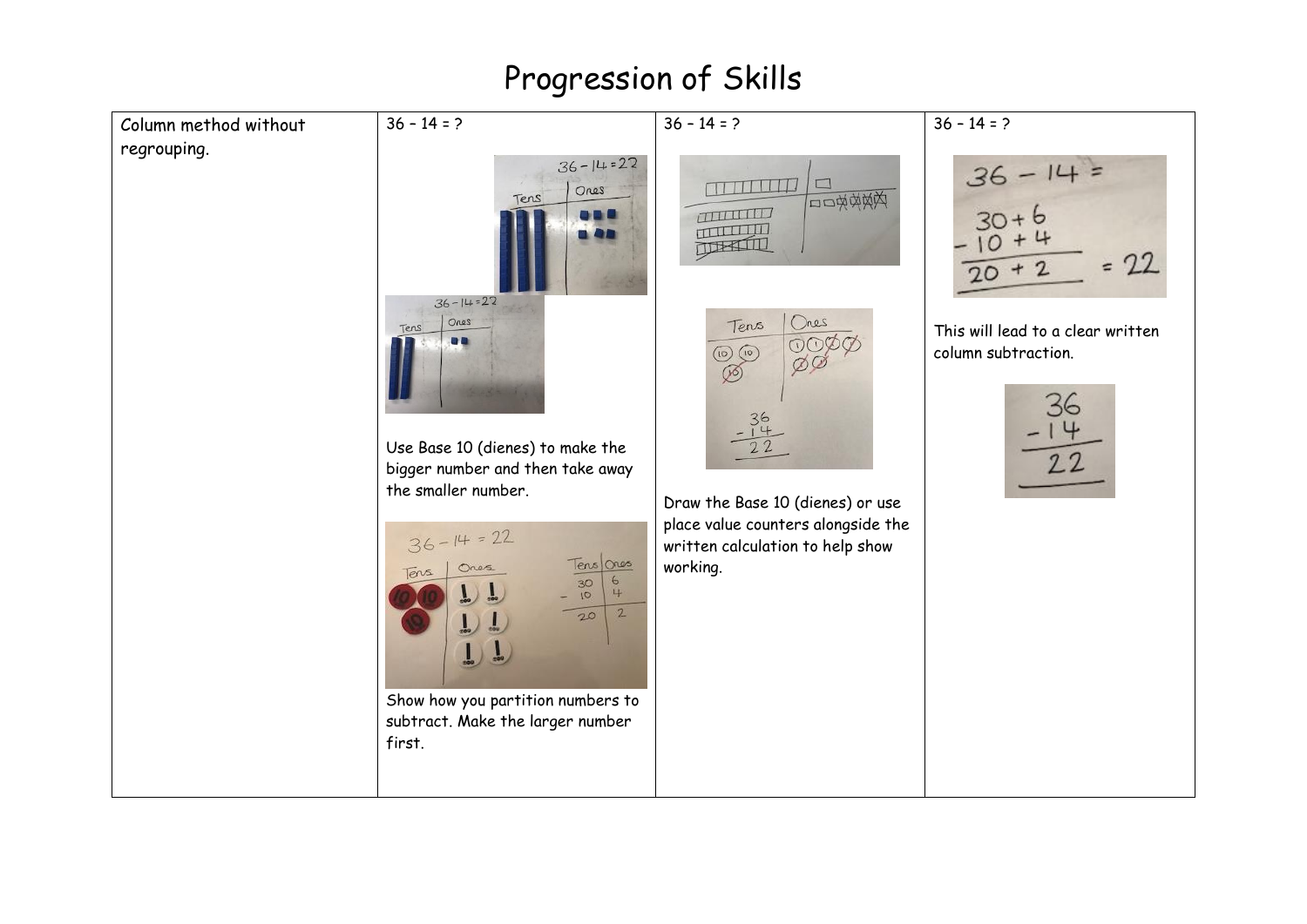| Column method with | $234 - 88 = ?$                                                                                                                                                                                                                                                                                                                                                                                                                              | $234 - 88 = ?$                                                                                                                                                                                                                                                                                                                                   | $234 - 88 = ?$                                                                                                                                                                                                                                                                                                                                                            |
|--------------------|---------------------------------------------------------------------------------------------------------------------------------------------------------------------------------------------------------------------------------------------------------------------------------------------------------------------------------------------------------------------------------------------------------------------------------------------|--------------------------------------------------------------------------------------------------------------------------------------------------------------------------------------------------------------------------------------------------------------------------------------------------------------------------------------------------|---------------------------------------------------------------------------------------------------------------------------------------------------------------------------------------------------------------------------------------------------------------------------------------------------------------------------------------------------------------------------|
| regrouping.        | Use Base 10 (dienes) to start with<br>before moving onto place value<br>counters. Start with one exchange<br>before moving onto subtraction<br>with two exchanges.<br>Make the larger number with the<br>place value counters.<br>Ores<br>$234$<br>$88$<br>Tens<br>Hundreds<br>00 100<br>Start with the ones, can take away<br>8 from 4 easily? I need to<br>exchange one of my tens for ten<br>ones.<br>Ores<br>Hundreds<br>Tens<br>00 100 | Ores<br>Tens<br>Hundreds<br>$\circledcirc\circledcirc$<br>$\circledcirc$<br>$\circledcirc$<br>രരയ<br>00000<br>14<br>123<br>$\frac{1}{2}$<br>8<br>8<br>$\epsilon$<br>4<br>Draw the counters onto a place<br>value grid and show what you have<br>taken away by crossing the<br>counters out as well as clearly<br>showing the exchanges you make. | $88 = 146$<br>30<br>80<br>6<br>4<br>Children can start their formal<br>written method by partitioning the<br>number into clear place value<br>columns.<br>$234 - 88 =$<br>46<br>Once children are confident with<br>this they can use a more compact<br>method.<br>This will lead the children into an<br>understanding of subtracting any<br>number, including decimals. |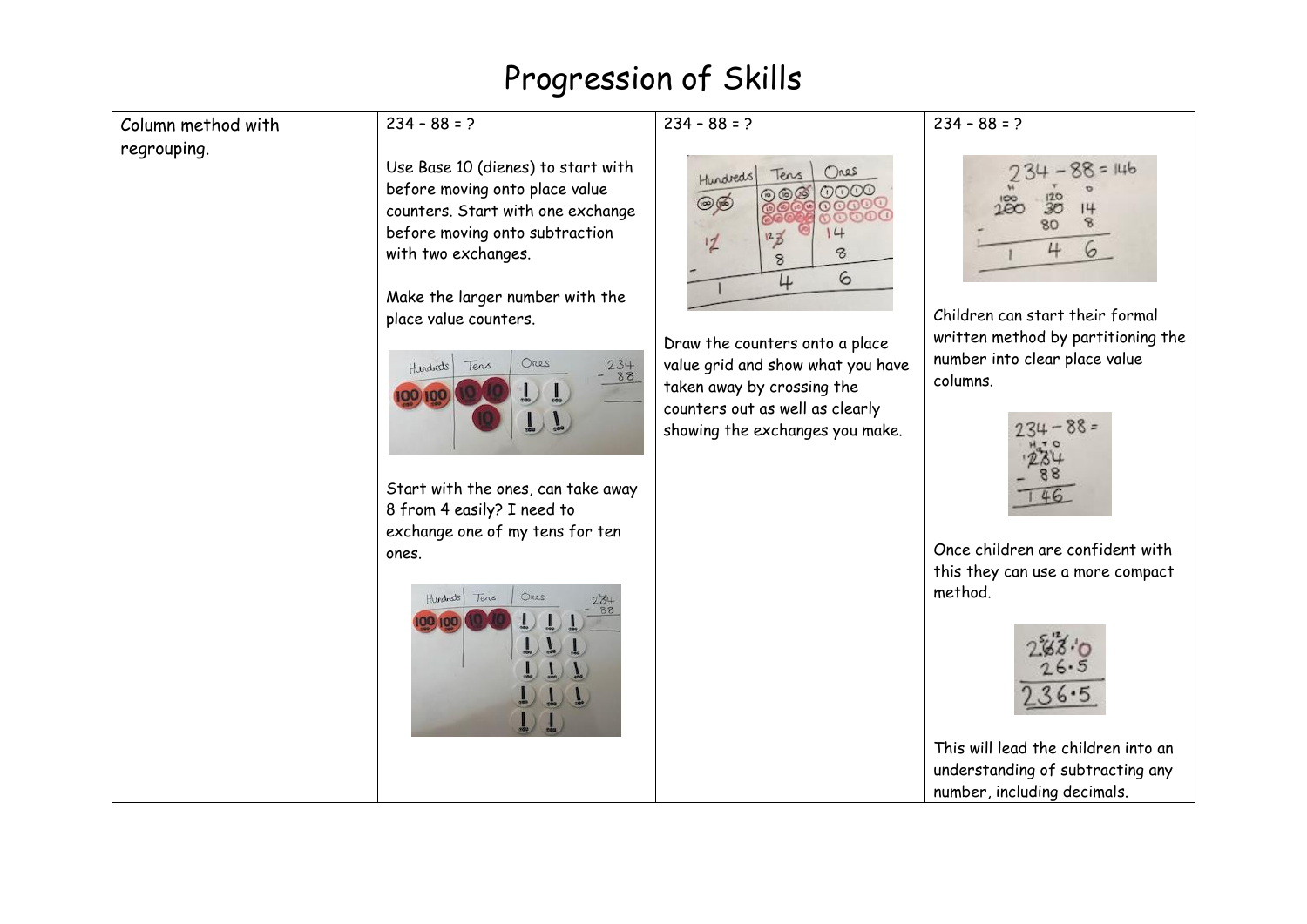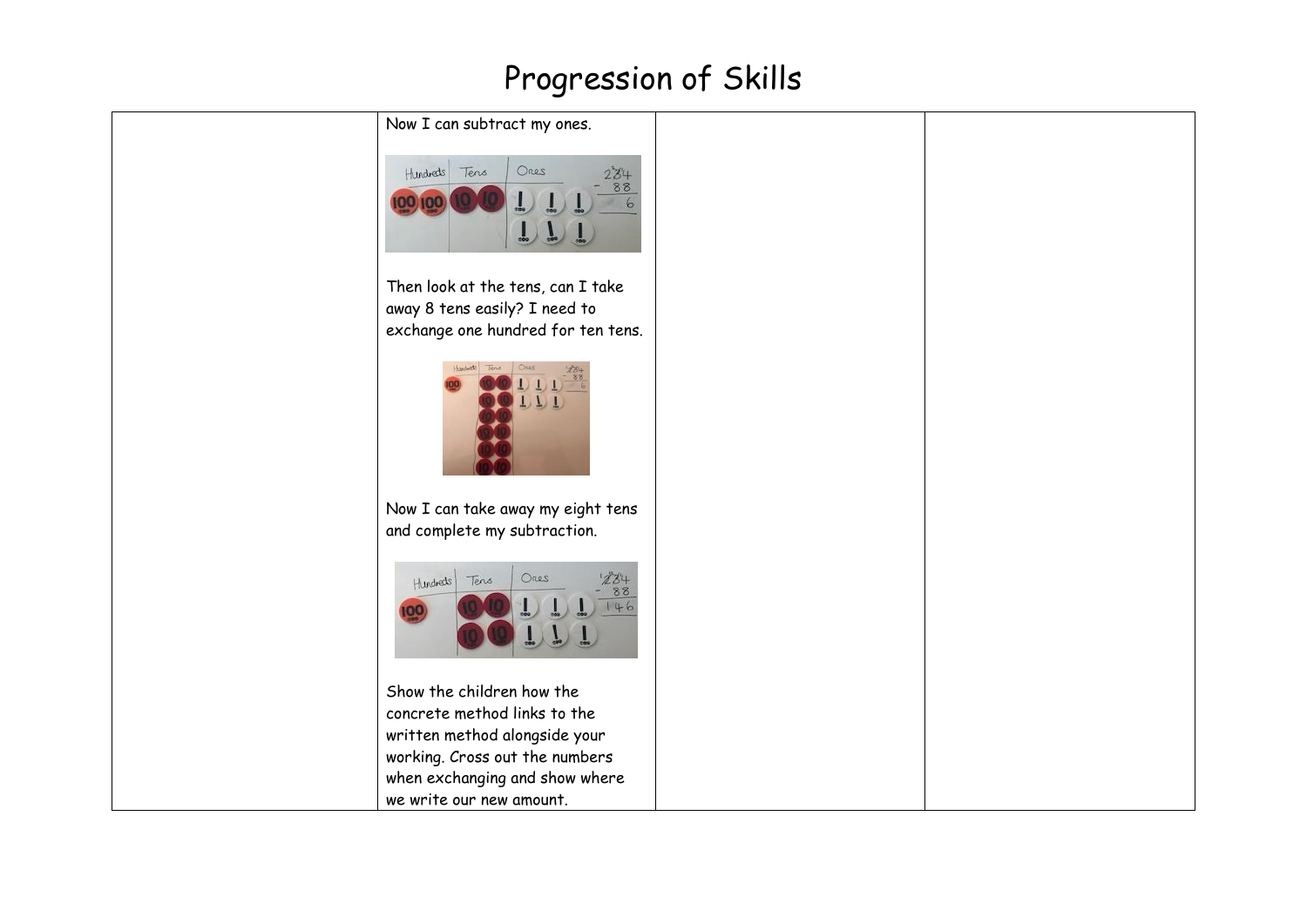### **Multiplication**

| Key Concept            | Concrete                                                                          | Pictorial                                                                                                                   | Abstract                                                                                  |
|------------------------|-----------------------------------------------------------------------------------|-----------------------------------------------------------------------------------------------------------------------------|-------------------------------------------------------------------------------------------|
| Doubling.              |                                                                                   | Double 4 is 8.<br>Draw pictures to represent how to<br>double a number.                                                     | $= 32$                                                                                    |
|                        | Using a range of practical<br>resources to show how to double a<br>number.        |                                                                                                                             | Partition a number and then double<br>each part before you recombine it<br>back together. |
| Counting in Multiples. |                                                                                   | $\sqrt{2}$                                                                                                                  | 2, 4, 6, 8, 10<br>5, 10, 15, 20, 25, 30                                                   |
|                        | Count in multiples which are<br>supported by concrete objects in<br>equal groups. | 10 15 20 25 30 35 40 45 50<br>Use a number line or pictures to<br>continue to support children in<br>counting in multiples. | Count in multiples of a number<br>aloud.<br>Write sequences with multiples of<br>numbers. |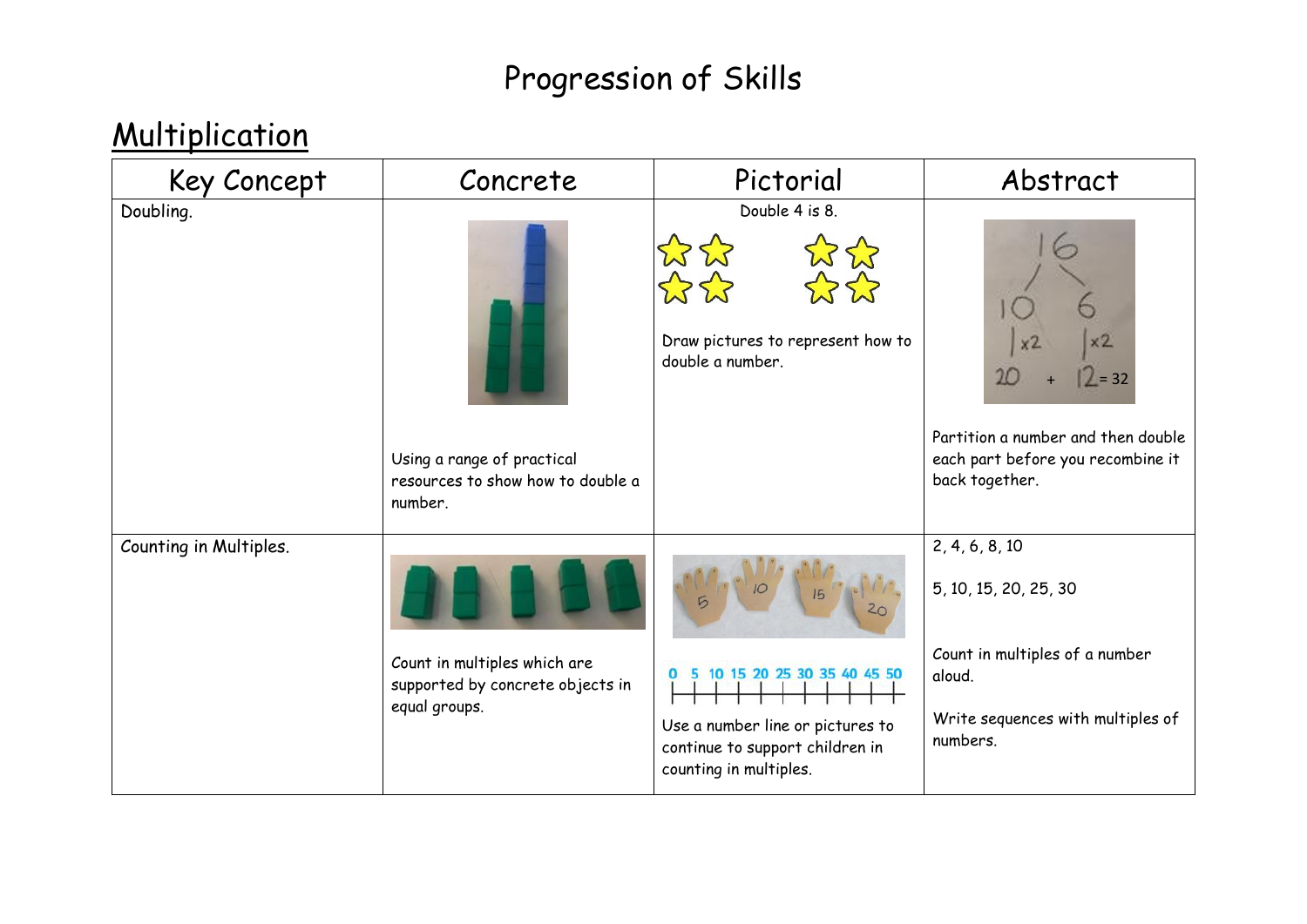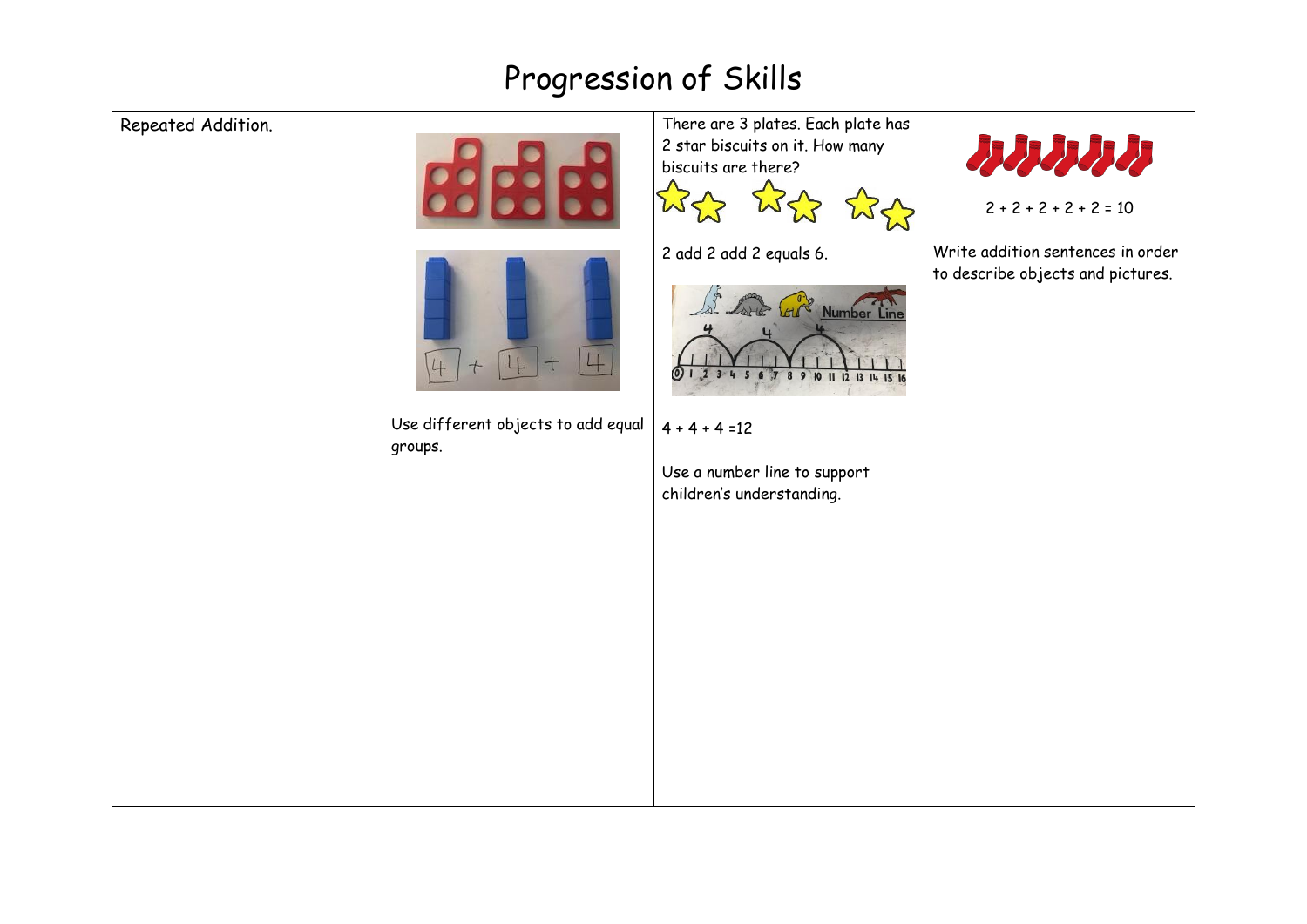



 $\n *②②②*\n  $4x^2 = 8$$  $0000$ 



Get children to draw arrays in different rotations to find commutative multiplication

 $6 + 6 + 6 = 18$  $3 + 3 + 3 + 3 + 3 + 3 = 18$  $6 \times 3 = 18$  $3 \times 6 = 18$ 

Use arrays to help children represent and write multiplication sentences and reinforce their understanding of repeated addition.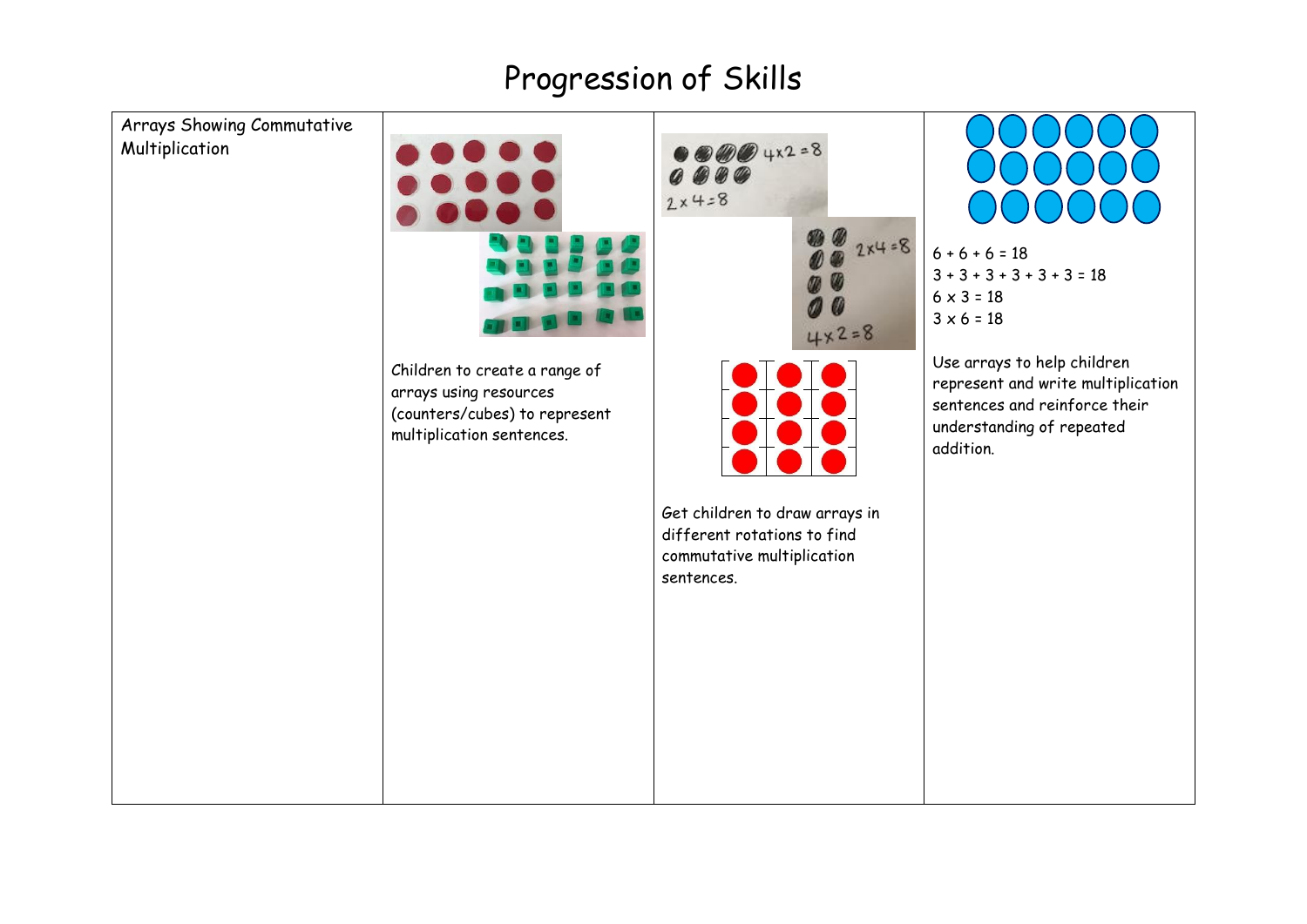#### Grid Method. Represent the link with arrays to

first introduce the grid method.



Move onto using Base 10 (dienes) resources to introduce a more compact method.



Then move onto using place value counters to show how we are finding groups of a number.

 $126 \times 4 =$ 

| Х | 20                                                  |                                      |
|---|-----------------------------------------------------|--------------------------------------|
|   | $\circ\circ$<br>$\circ$<br>$\circ \circ$<br>$\circ$ | 0000000000<br>0000000000<br>00000000 |
|   | 80                                                  | $80 + 28$<br>28                      |

Children can represent their understanding by using place value counters. They can draw the counters, use colours to represent the amounts or just draw circles in the different columns to represent their thinking.

Start with multiplying by one digit numbers and showing the clear addition alongside the grid.

|                | 40  | 5  |  |
|----------------|-----|----|--|
|                | 160 | 20 |  |
| $1/0.20 - 100$ |     |    |  |

160 + 20 = 180

Then, multiply by a 2 digit number showing the different rows within the grid method.

| X                     | 10  | 5   |  |
|-----------------------|-----|-----|--|
| 20                    | 200 | 100 |  |
| 3                     | 30  | 15  |  |
| $200.100.20.15 - 115$ |     |     |  |

300 + 100 + 30 + 15 = 445

|    | 1,000  | 300   | 40  |    |
|----|--------|-------|-----|----|
| 10 | 10,000 | 3,000 | 400 | 20 |
| 8  | 8,000  | 2,400 | 320 | 16 |

10,000 + 8,000 + 3,000 + 2,400 + 400 + 320 + 20 + 16 = 24,156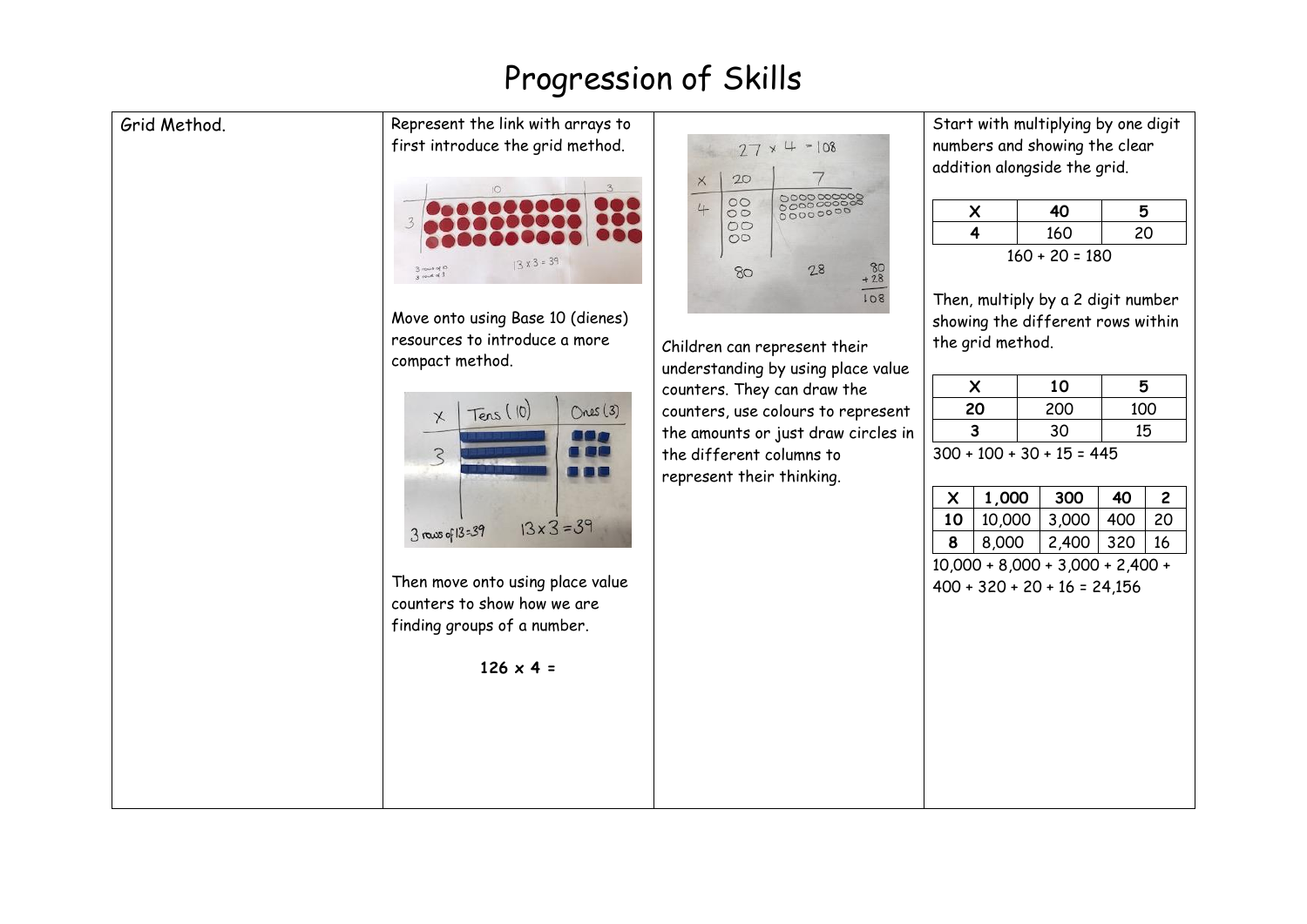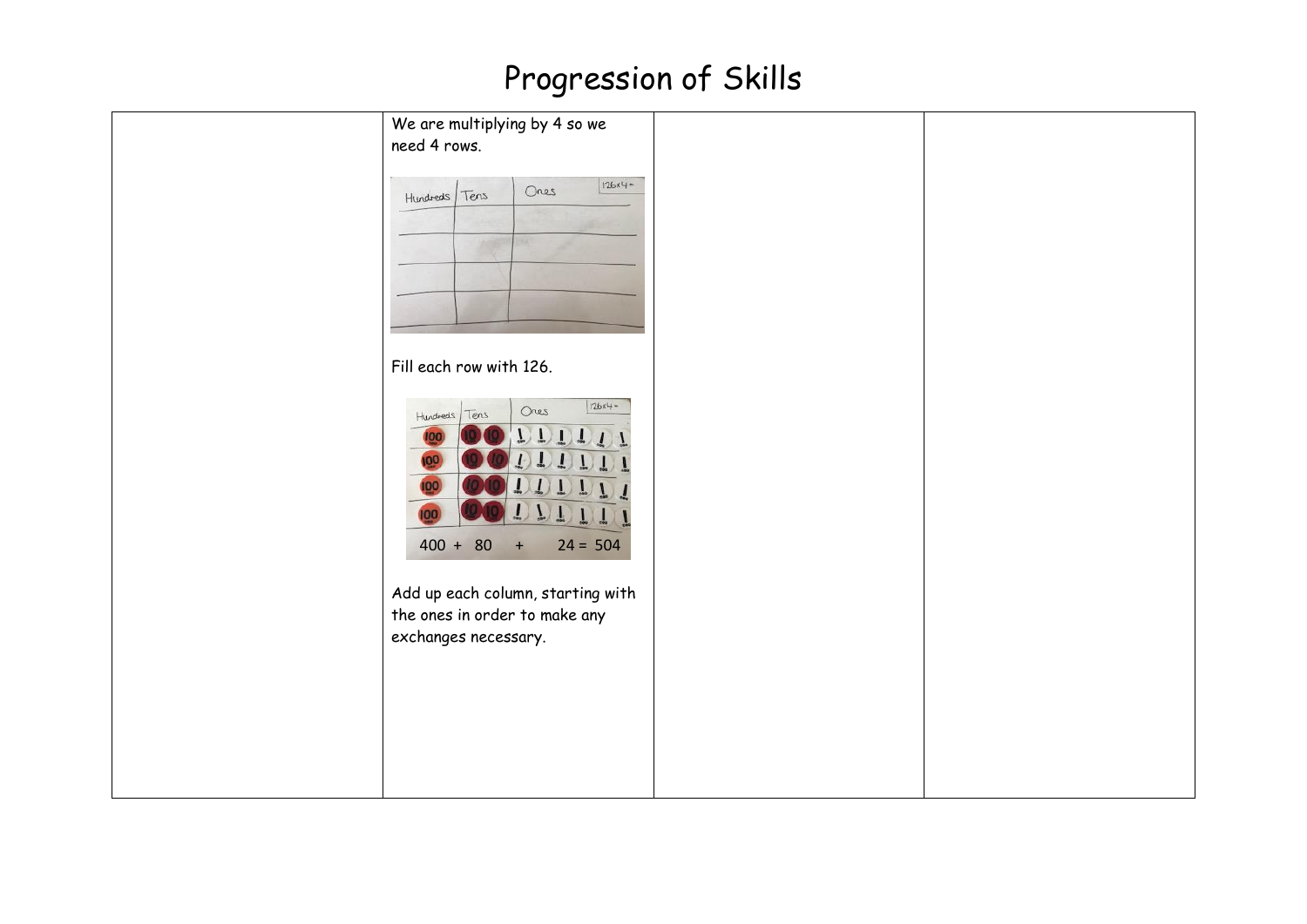#### Column Multiplication.



Children can continue to be supported by place value counters at this stage of multiplication.

It is important at this stage that they know to multiply the ones first and note down their answer following by the tens number which they also note down.



Introduce the bar model and number lines to support children when solving problems with multiplication alongside formal written methods.

32  $x24$  $8(2x4)$  $120(30x4)$  $40(2x20)$  $600(30×20)$  $768$ 

Use long multiplication, making sure children understand that they need to clearly line up their numbers in columns.

If it helps, children can write out the equation they are solving.

This then helps children understand the more compact method.

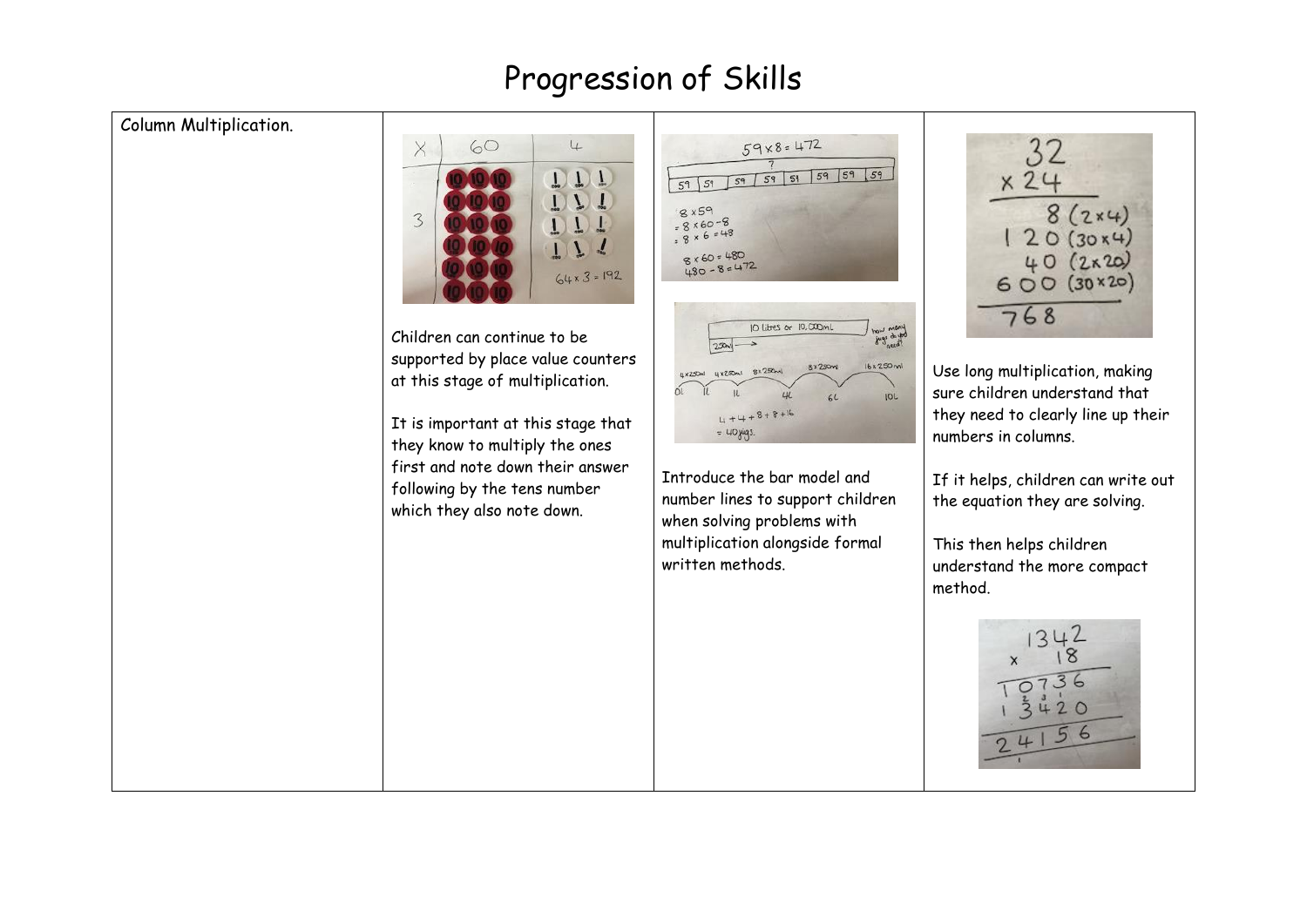#### **Division**

| Key Concept                  | Concrete                                                           | Pictorial                                                                                   | Abstract                                                  |
|------------------------------|--------------------------------------------------------------------|---------------------------------------------------------------------------------------------|-----------------------------------------------------------|
| Sharing Objects Into Groups. | 5<br>I have 12 cubes, can you share<br>them equally into 2 groups? | $8 \div 2 = 4$<br>Children can use a range of<br>pictures or shapes to share<br>quantities. | $12 \div 3 = 4$<br>Share 12 buns between three<br>people. |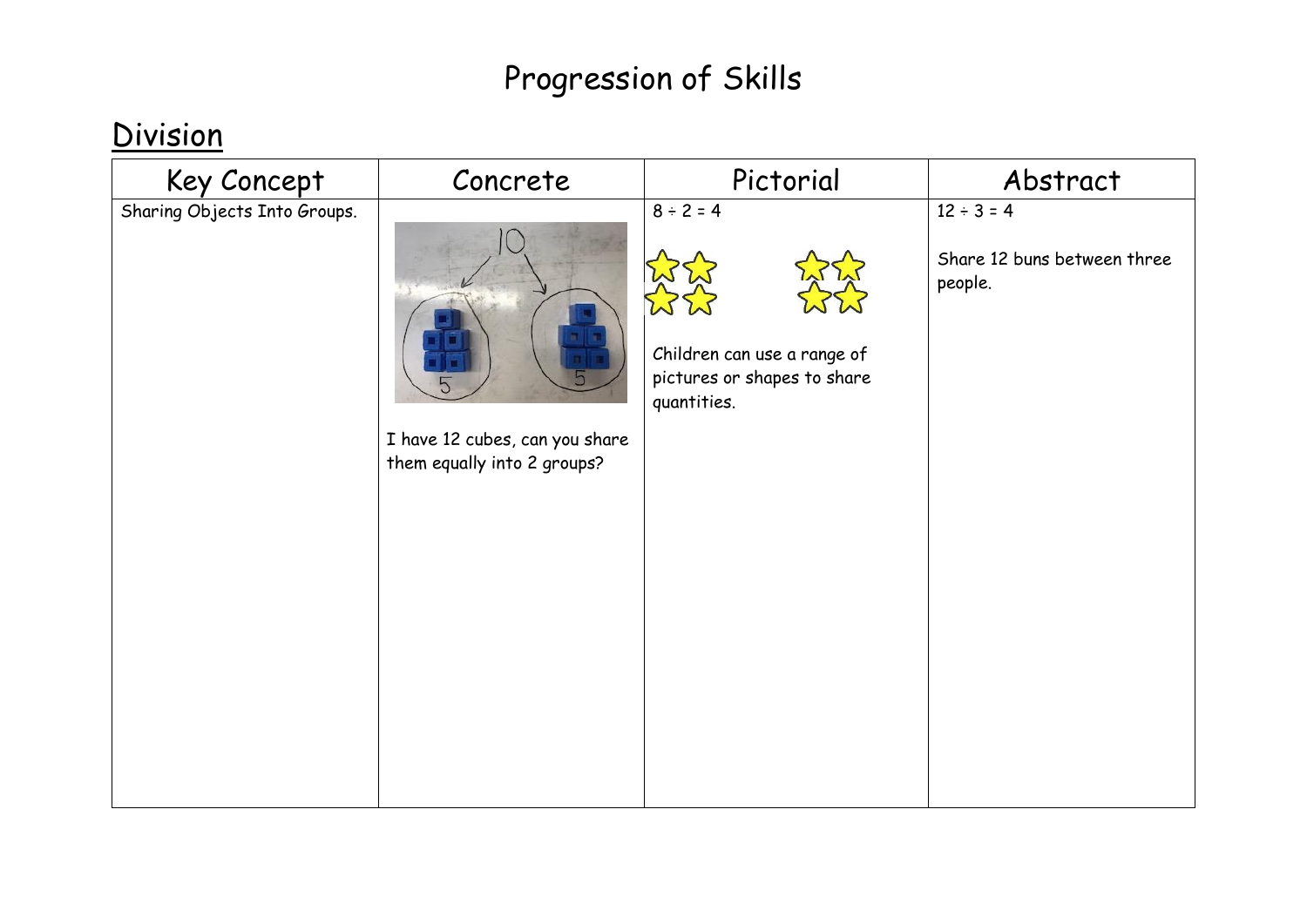#### Division As Grouping.



groups. Use a range of resources e.g. cubes, counters, objects or place value counters to support understanding.



Use a number line to represent the jumps in groups. The number of jumps equals the number of groups.

# $20$  $4x7$  $= 20$

Think of the bar as a whole. Split it into the number of groups you are dividing by and work out how many would be in each group.

#### $28 \div 7 = 4$

Divide 28 into 7 groups. How many are in each group?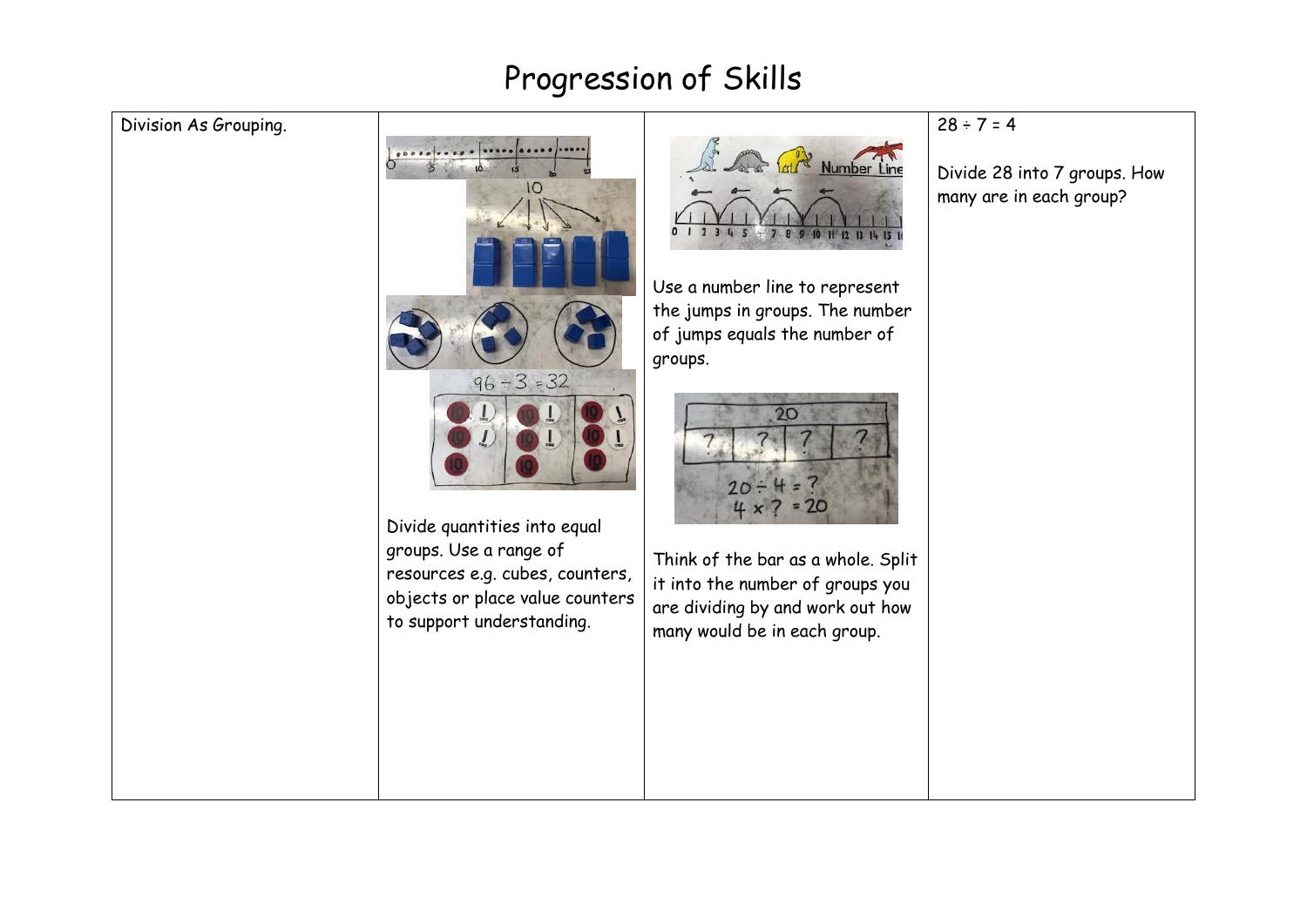#### Division With

| ith Arrays. | Link division to children's<br>knowledge of multiplication by<br>creating an array and thinking<br>about how number sentences<br>can be created.<br>e.g. $20 \div 4 = 5$ $5 \times 4 = 20$<br>$20 \div 5 = 4$ $4 \times 5 = 20$ | *****<br>*****<br>*****<br>Get children to draw an array<br>and use lines to split this into<br>groups to make the multiplication<br>and division sentences. | $6 \times 4 = 24$<br>$4 \times 6 = 24$<br>$24 \div 4 = 6$<br>$24 \div 6 = 4$<br>Find the inverse of<br>multiplication and division<br>sentences by creating four<br>linking number sentences. |
|-------------|---------------------------------------------------------------------------------------------------------------------------------------------------------------------------------------------------------------------------------|--------------------------------------------------------------------------------------------------------------------------------------------------------------|-----------------------------------------------------------------------------------------------------------------------------------------------------------------------------------------------|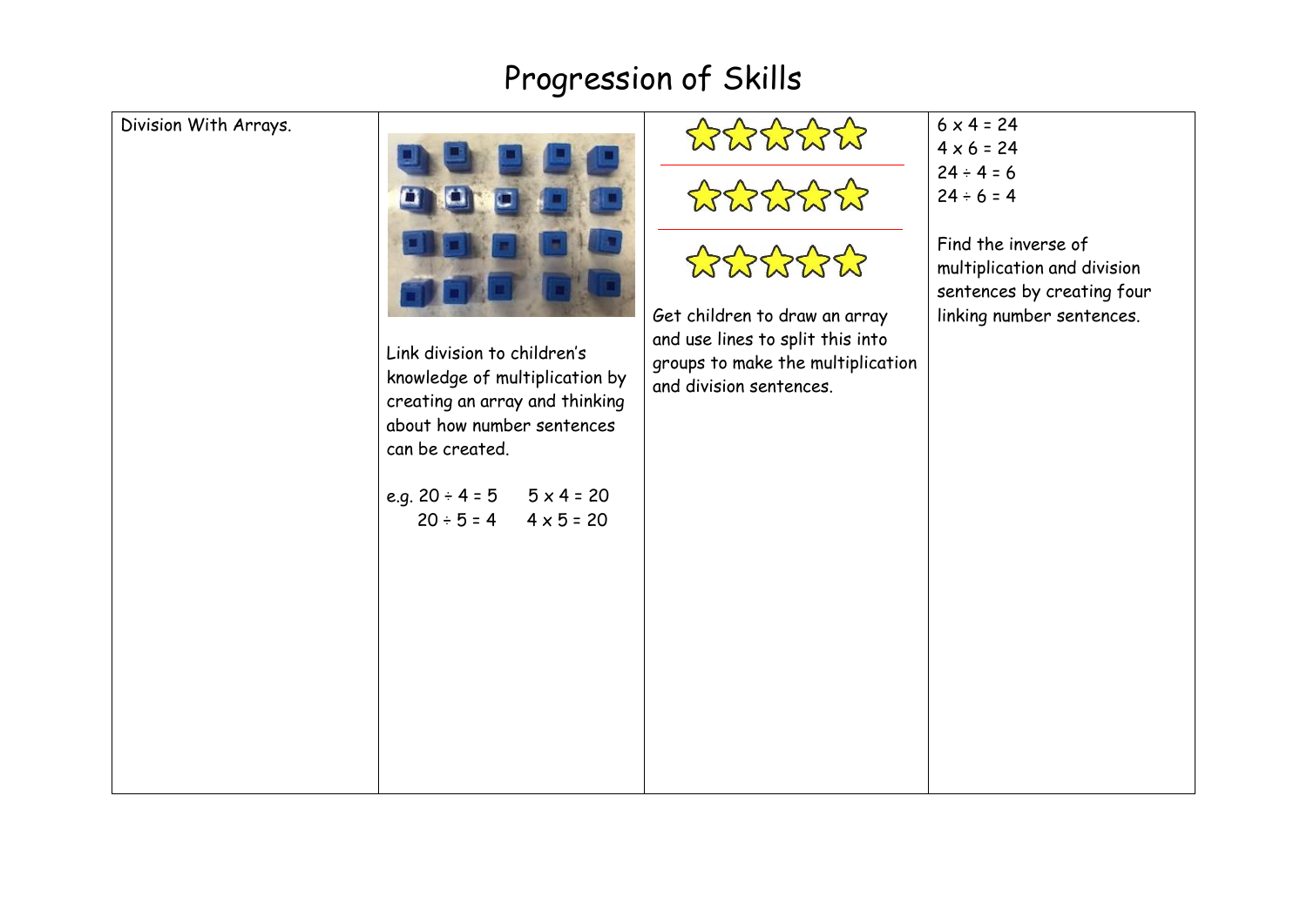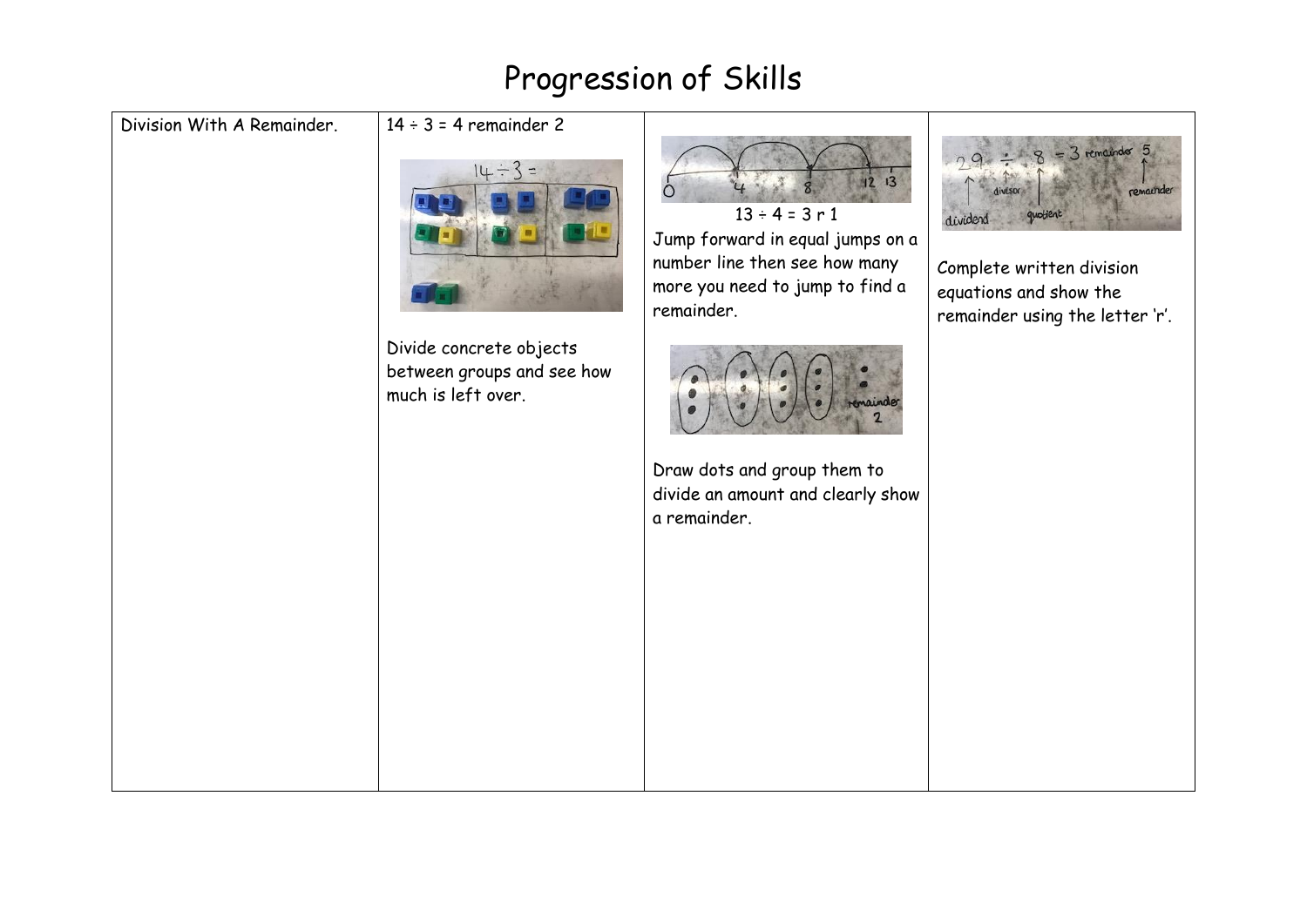#### Short Division



Use place value counters to divide using the bus stop method alongside.

#### $42 \div 3 =$



Start with the biggest place value, we are sharing 40 into three groups. We can put 1 ten in each group and we have 1 ten left over.



Get children to continue to use drawn diagrams with dots of circles to help them divide numbers into equal groups.

Encourage them to move towards counting in multiples to divide more efficiently.



Begin with divisions that divide equally with no remainder.



Move onto divisions with a remainder.



Finally move into decimal places to divide the total accurately.